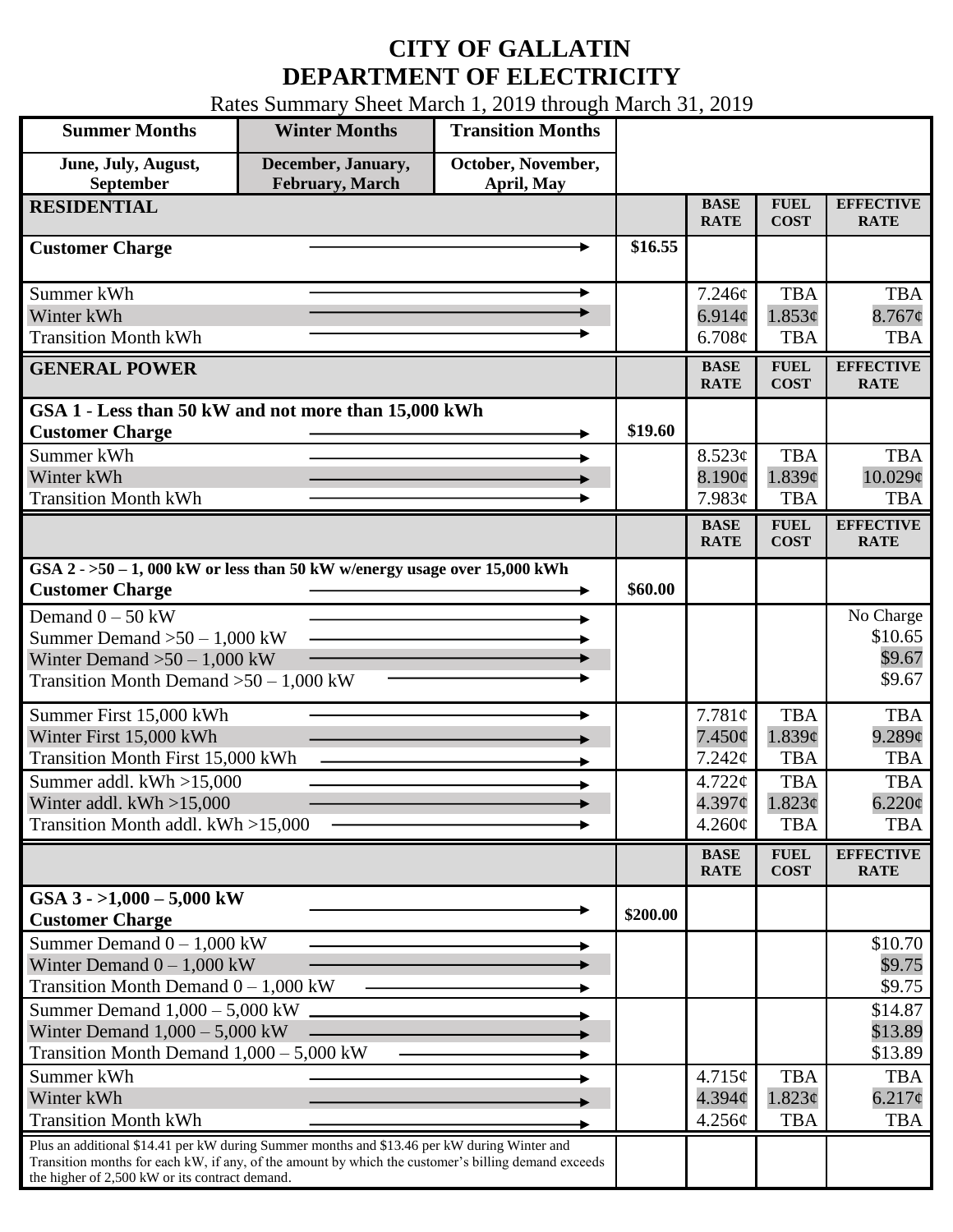## **Page 2 - Rates Summary Sheet March 1, 2019 through March 31, 2019**

| <b>Summer Months</b>                                         | <b>Winter Months</b>                             | <b>Transition Months</b> |         |                            |                            |                                   |
|--------------------------------------------------------------|--------------------------------------------------|--------------------------|---------|----------------------------|----------------------------|-----------------------------------|
| June, July, August,                                          | December, January,                               | October, November,       |         |                            |                            |                                   |
| September                                                    | <b>February</b> , March                          | April, May               |         |                            |                            |                                   |
| <b>GENERAL POWER CONTINUE</b>                                |                                                  |                          |         | <b>BASE</b><br><b>RATE</b> | <b>FUEL</b><br><b>COST</b> | <b>EFFECTIVE</b><br><b>RATE</b>   |
| GSB Demands from $5,001 - 15,000$ kW                         |                                                  |                          |         |                            |                            |                                   |
| <b>Customer Charge</b>                                       |                                                  |                          | \$1,500 |                            |                            |                                   |
| Onpeak Summer Demand 5,000 - 15,000 kW                       |                                                  |                          |         |                            |                            | \$10.87                           |
| Onpeak Winter Demand 5,000 - 15,000 kW                       |                                                  |                          |         |                            |                            | \$9.90                            |
|                                                              | Onpeak Transition Month Demand 5,000 - 15,000 kW |                          |         |                            |                            | \$9.90                            |
| <b>Offpeak Excess of Contract Demand</b>                     |                                                  |                          |         |                            |                            |                                   |
| Summer                                                       |                                                  |                          |         |                            |                            | \$10.87                           |
| Winter                                                       |                                                  |                          |         |                            |                            | \$9.90                            |
| Transition                                                   |                                                  |                          |         |                            |                            | \$9.90                            |
| Max Demand                                                   |                                                  |                          |         |                            |                            | \$5.21                            |
| <b>Onpeak Summer kWh</b>                                     |                                                  |                          |         | 6.513¢                     | <b>TBA</b>                 | <b>TBA</b>                        |
| <b>Onpeak Winter kWh</b>                                     |                                                  |                          |         | 5.378¢                     | $1.771\phi$                | 7.149¢                            |
| <b>Onpeak Transition Month kWh</b>                           |                                                  |                          |         | 3.990¢                     | <b>TBA</b>                 | <b>TBA</b>                        |
| Offpeak Summer kWh First 200 HUD                             |                                                  |                          |         | 4.022¢                     | <b>TBA</b>                 | <b>TBA</b>                        |
| Offpeak Summer kWh Next 200 HUD                              |                                                  |                          |         | 0.564¢                     | <b>TBA</b>                 | <b>TBA</b>                        |
| <b>Additional HUD</b>                                        |                                                  |                          |         | 0.223¢                     | <b>TBA</b>                 | <b>TBA</b>                        |
| Offpeak Winter kWh First 200 HUD                             |                                                  |                          |         | 4.244 <sub>¢</sub>         | $1.771\phi$                | 6.015¢                            |
| Offpeak Winter kWh Next 200 HUD<br><b>Additional HUD</b>     |                                                  |                          |         | 0.564¢<br>$0.223\phi$      | $1.771\phi$<br>$1.771\phi$ | $2.335\phi$<br>$1.994\mathcal{C}$ |
| Offpeak Transition kWh First 200 HUD                         |                                                  |                          |         | 3.990¢                     | <b>TBA</b>                 | <b>TBA</b>                        |
| Offpeak Transition kWh Next 200 HUD                          |                                                  |                          |         | 0.564¢                     | <b>TBA</b>                 | <b>TBA</b>                        |
| <b>Additional HUD</b>                                        |                                                  |                          |         | 0.223c                     | <b>TBA</b>                 | <b>TBA</b>                        |
|                                                              |                                                  |                          |         | <b>BASE</b>                | <b>FUEL</b>                | <b>EFFECTIVE</b>                  |
|                                                              |                                                  |                          |         | <b>RATE</b>                | <b>COST</b>                | <b>RATE</b>                       |
| MSB Demands greater than 5,000 kW                            |                                                  |                          | \$1,500 |                            |                            |                                   |
| <b>Customer Charge</b>                                       |                                                  |                          |         |                            |                            |                                   |
| Onpeak Summer Demand > 5,000<br>Onpeak Winter Demand > 5,000 |                                                  |                          |         |                            |                            | \$10.24<br>\$9.27                 |
| Onpeak Transition Month Demand > 5,000 -                     |                                                  |                          |         |                            |                            | \$9.27                            |
|                                                              |                                                  |                          |         |                            |                            |                                   |
| Max Demand                                                   |                                                  |                          |         |                            |                            | \$2.26                            |
| <b>Offpeak Excess of Contract Demand</b>                     |                                                  |                          |         |                            |                            |                                   |
| Summer<br>Winter                                             |                                                  |                          |         |                            |                            | \$10.24<br>\$9.27                 |
| Transition                                                   |                                                  |                          |         |                            |                            | \$9.27                            |
| <b>Onpeak Summer kWh</b>                                     |                                                  |                          |         | 5.779¢                     | <b>TBA</b>                 | <b>TBA</b>                        |
| <b>Onpeak Winter kWh</b>                                     |                                                  |                          |         | 4.639¢                     | 1.782¢                     | $6.421\phi$                       |
| <b>Onpeak Transition Month kWh</b>                           |                                                  |                          |         | 3.589¢                     | <b>TBA</b>                 | <b>TBA</b>                        |
| Offpeak Summer kWh First 200 HUD                             |                                                  |                          |         | 3.279¢                     | <b>TBA</b>                 | <b>TBA</b>                        |
| Offpeak Summer kWh Next 200 HUD                              |                                                  |                          |         | $0.310\phi$                | <b>TBA</b>                 | <b>TBA</b>                        |
| <b>Additional HUD</b>                                        |                                                  |                          |         | $0.055\phi$                | <b>TBA</b>                 | <b>TBA</b>                        |
| Offpeak Winter kWh First 200 HUD                             |                                                  |                          |         | 3.502¢                     | 1.782¢                     | 5.284¢                            |
| Offpeak Winter kWh Next 200 HUD                              |                                                  |                          |         | $0.310\phi$                | 1.782¢                     | $2.092\epsilon$                   |
| <b>Additional HUD</b>                                        |                                                  |                          |         | $0.055\phi$                | 1.782¢                     | $1.837\phi$                       |
| Offpeak Transition kWh First 200 HUD                         |                                                  |                          |         | 3.589¢                     | <b>TBA</b>                 | <b>TBA</b>                        |
| Offpeak Transition kWh Next 200 HUD                          |                                                  |                          |         | $0.310\phi$                | <b>TBA</b>                 | <b>TBA</b>                        |
| <b>Additional HUD</b>                                        |                                                  |                          |         | $0.055\phi$                | <b>TBA</b>                 | <b>TBA</b>                        |